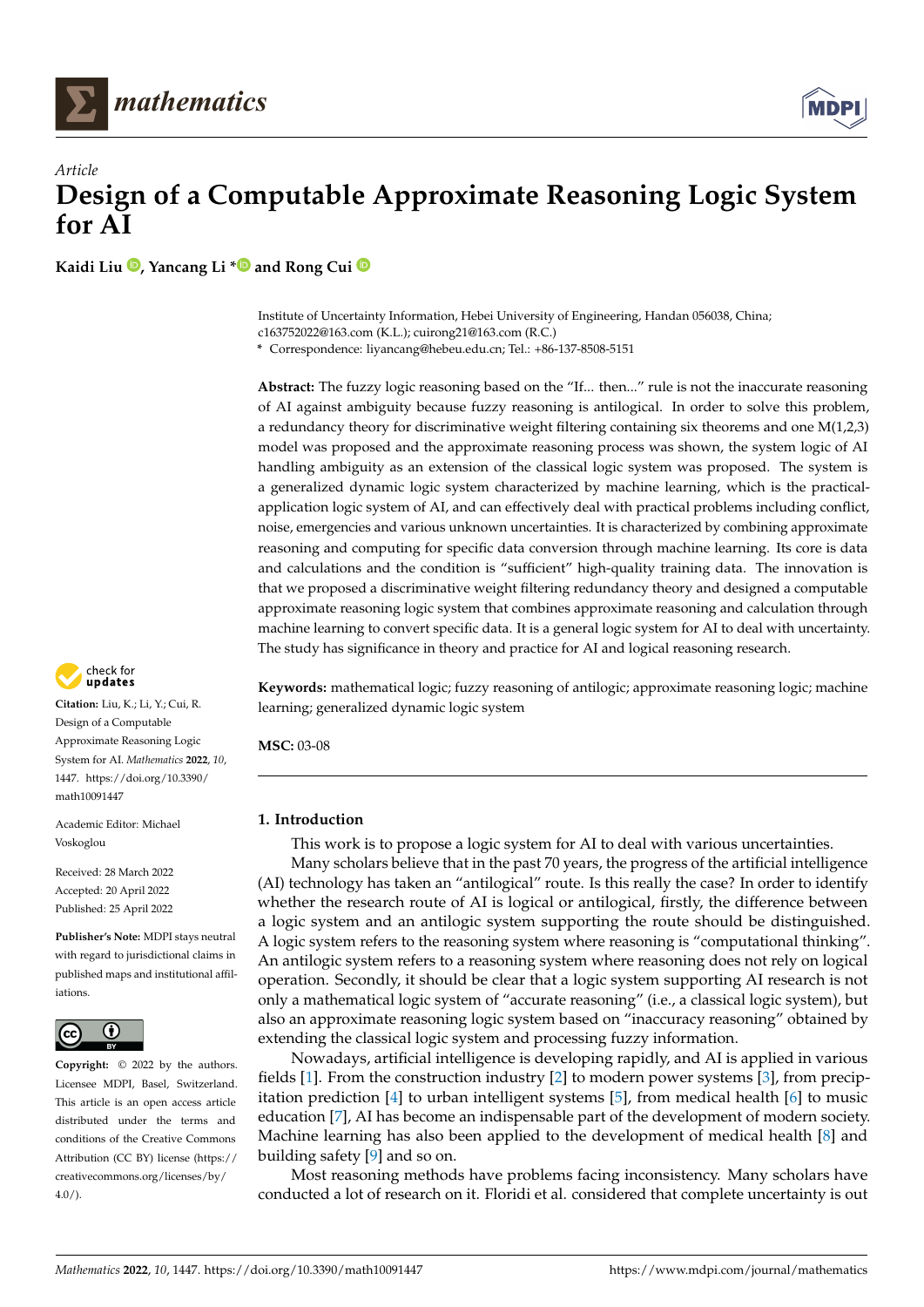of reach [\[10\]](#page-14-9). Dealing with uncertainty is a part of most intelligent behaviors. A. Dominic proposed that the technology of managing uncertainty was the key step to producing intelligent behaviors in machine learning [\[11\]](#page-14-10), and D.T. Li hold that understanding the underlying uncertainty is very important to improving the reliability of a system [\[12\]](#page-14-11). M. Kifer believed that the logic theory is a sufficient model for people's views on inconsistency [\[13\]](#page-14-12). L.A. Zadeh put forward the possibility theory of fuzzy logic focused on knowledge representation and reasoning under uncertainty [\[14\]](#page-14-13). Teodorescu et al. believed that fuzzy logic can be exchanged with other logic, although there are subtle differences in natural language [\[15\]](#page-14-14).

In fact, an approximate reasoning logic system is also a logic system for AI to deal with various conflicts, emergencies and unknown uncertainties which make AI have "great limitations". The condition is that it can be assumed that the indicators affecting the system state are independent. Under the condition that the indicators affecting the system state cannot be assumed to be independent, the logic system for AI to deal with uncertainties is the well-known generalized dynamic logic system characterized by machine learning.

In order to solve the problem of fuzzy reasoning antilogic caused by the "If... then..." rules not being the matter of AI's inaccurate reasoning about ambiguity, a generalized dynamic logic system characterized by machine learning is proposed. It is a general logic system for AI to deal with uncertainty, and it is also a practical-application logic system of AI which has been used to deal with practical problems including conflict, noise, emergencies and various unknown uncertainties. It is characterized by combining approximate reasoning and computing for specific data conversion through machine learning, and its condition is that training data must be provided "sufficiently" and can basically cover the scene.

The structure of the paper is as follows. First, a mathematical logic system based on precise reasoning and the first cold winter of AI are introduced. On this basis, the irrationality of a fuzzy logic system and the second trough of AI research are expounded. Then, a redundant theory of discriminative weight filtering is constructed, and by showing the approximate reasoning process, an approximate reasoning logic supporting the fuzziness study is computed, which is the logic system for AI to deal with ambiguity. Finally, a generalized dynamic logic system characterized by machine learning is described and the conclusion is drawn.

## **2. Mathematical Logic System Based on Precise Reasoning**

In 1956, AI was pushed onto a new stage of history during the Dartmouth Conference. Following the mathematical logic of precise reasoning, AI successfully passed the golden decade in the early stage of development by completing the theory of machine proof well [\[16\]](#page-14-15). When dealing with deterministic problems such as theorem-proving, AI following the mathematical logic of accurate reasoning really has great advantages. However, when dealing with practical problems with a large number of uncertainties, AI following a mathematical logic of accurate reasoning has great limitations. These "great limitations" just show that "a mathematical logic system of accurate reasoning" is not a "sufficiently good" logic system for AI to deal with "a large number of uncertainties". Hence, what kind of a logic system is a "sufficiently good" logic system designed for AI to deal with "a large number of uncertainties"?

The fact that "large number of uncertainties" make AI have "great limitations" has not been paid more attention just shows that the classical logic system is not a "sufficiently good" logic system for AI to deal with "uncertainties". Then, these "great limitations" make AI researchers start to doubt the rationality of simulating the intelligent process with logical calculus. H. Dreyfus believes that people do not rely on logical operation in solving problems [\[17\]](#page-14-16). This is the first challenge to the rationality of simulating the intelligent process with logical calculus. However, the challenge did not succeed because perceptron models that do not rely on logical operation were proved to have great limitations [\[18\]](#page-14-17). The value of this proof is that it unquestionably defends the rationality of using logical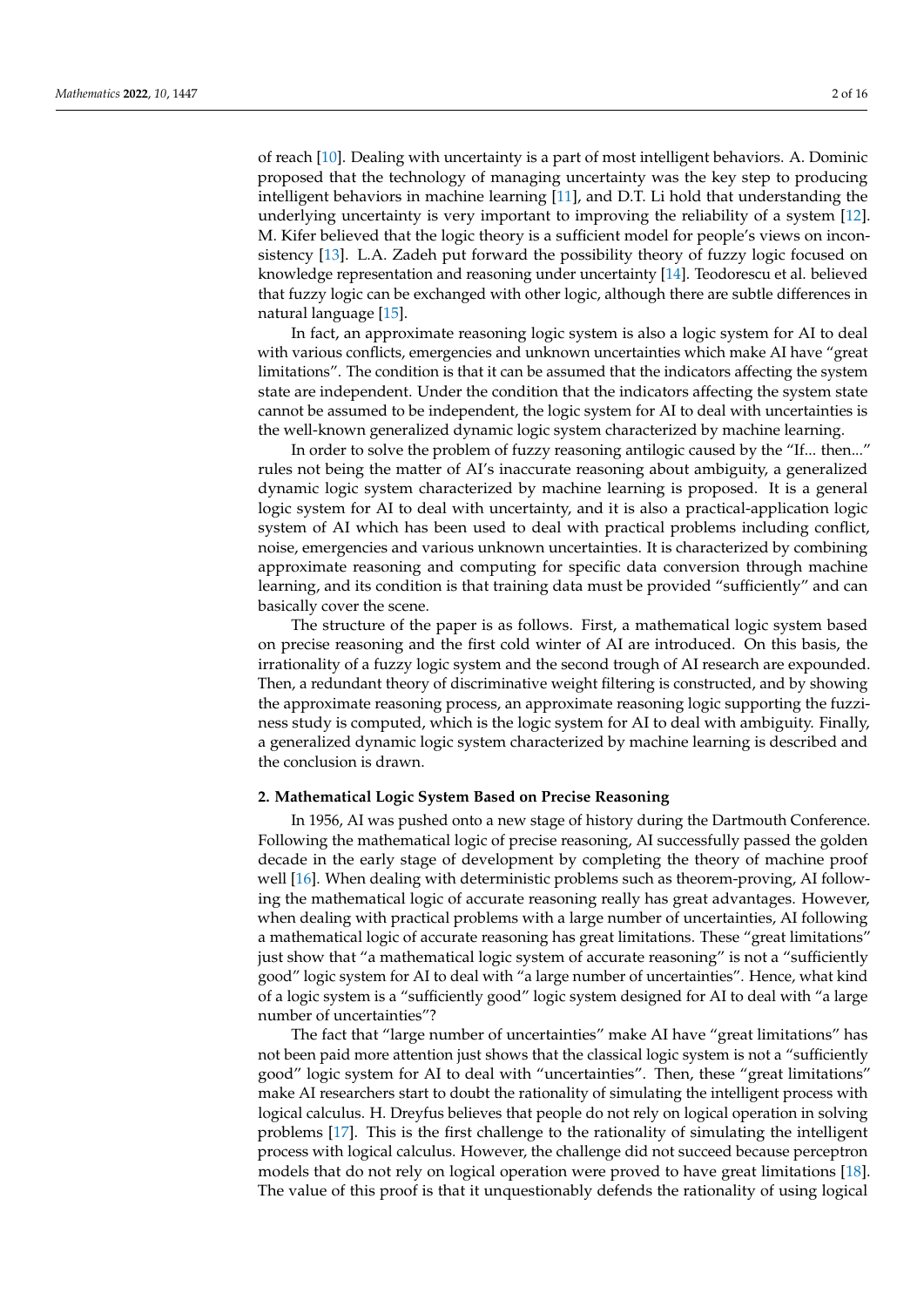operation to simulate the process of human intelligence. However, the proof does not point out what kind of an operation is the logical operation that makes AI have "great limitations" due to the emergence of "a large number of uncertainties". In fact, "unable to express" is normal because different uncertainties making the great limitations of AI usually involve different reasoning methods and logical operation methods.

However, AI research went into a severe winter through the whole of 1970s because of the "great limitations" of AI caused by the emergence of "a large number of uncertainties". The first severe winter of AI shows that mathematical logic systems based on accurate reasoning (i.e., classical logic systems) are not "sufficiently good" to deal with "a large number of uncertainties". From the problem of AI's first severe winter, we should think about the following questions:

- (1) What other uncertainties besides randomness constitute the large number of uncertainties that make AI have "great limitations"?
- (2) The deeper question is whether there are nonrandom uncertainties that fundamentally change the "accurate reasoning model" and the "accurate reasoning logic" followed by AI, whether there is a kind of randomness uncertainty which can change the "accurate reasoning model" and the "accurate reasoning logic" that AI originally follows? If there is, what kind of uncertainty is it? How does it change the "inaccuracy reasoning mode" and the "inaccuracy reasoning logic" of AI? What are the new reasoning and logic? Obviously, this is not just a concern of AI, but also a concern of logic research.

## **3. Irrationality of a Fuzzy Logic System**

## *3.1. Fuzzy Set Theory and Fuzzy Logic*

In 1965, nine years after the appearance of AI, in order to challenge the certainty of sets, Dr. Zadeh published the famous paper *Fuzzy Sets* [\[19\]](#page-14-18). "Taking big and taking small" is another operation property of a fuzzy set. After the appearance of fuzzy sets, people realized that there is an uncertainty called fuzziness in addition to randomness, which is the virtual fuzziness presented by an "element part belongs" fuzzy set.

The first fuzzy study was the fuzzy set theory of virtual fuzziness. The fuzzy set theory uses a fuzzy set to describe fuzzy information and deals with fuzzy information through fuzzy set conversion, which can be realized by fuzzy reasoning based on the "If ... then ... " rule generated by the operation of "take big and take small". What provides the theoretical basis for fuzzy reasoning is the fuzzy logic. As Ross put in his book *Fuzzy Logic and Its Engineering Applications* [\[20\]](#page-14-19), the ultimate goal of fuzzy logic is to provide a theoretical basis for inaccuracy reasoning. This reasoning is also known as approximate reasoning (Zadeh, 1979). The theory and method of expressing and processing fuzzy information based on fuzzy set, fuzzy reasoning and fuzzy logic generation is called fuzzy mathematics.

The 1990s was a period of rapid development of fuzzy mathematics, but the debate of "right and wrong" and "usable and unusable" on fuzzy mathematics is becoming more and more intense. Although there are different views, the rapid development and applications of fuzzy mathematics and fuzzy reasoning based on the "If . . . then . . . " rule to deal with fuzzy information still pose a great temptation for AI researchers. In fact, since the first international conference on NN and FR held in Japan in 1990, the interest in fuzzy reasoning (FR) has increased sharply. The research on the integration of the NN and FR technology has developed rapidly and attracted increasing attention. It has become a new research direction in the field of control and information processing [\[21–](#page-14-20)[25\]](#page-14-21). In particular, the fusion of fuzzy reasoning (FR), artificial intelligence (AI) and neural networks (NN) has attracted more attention. Some scholars call it the FAN system [\[26\]](#page-14-22) and believe that the FAN system is a very practical information processing system with a computer as the main platform [\[27\]](#page-14-23).

The fuzzy reasoning used in the fuzzy set theory to deal with fuzzy information is not the inaccuracy reasoning of AI to process fuzziness. This explosive result made AI researchers greatly disappointed. This caused AI research to fall into a trough again (1987–1993).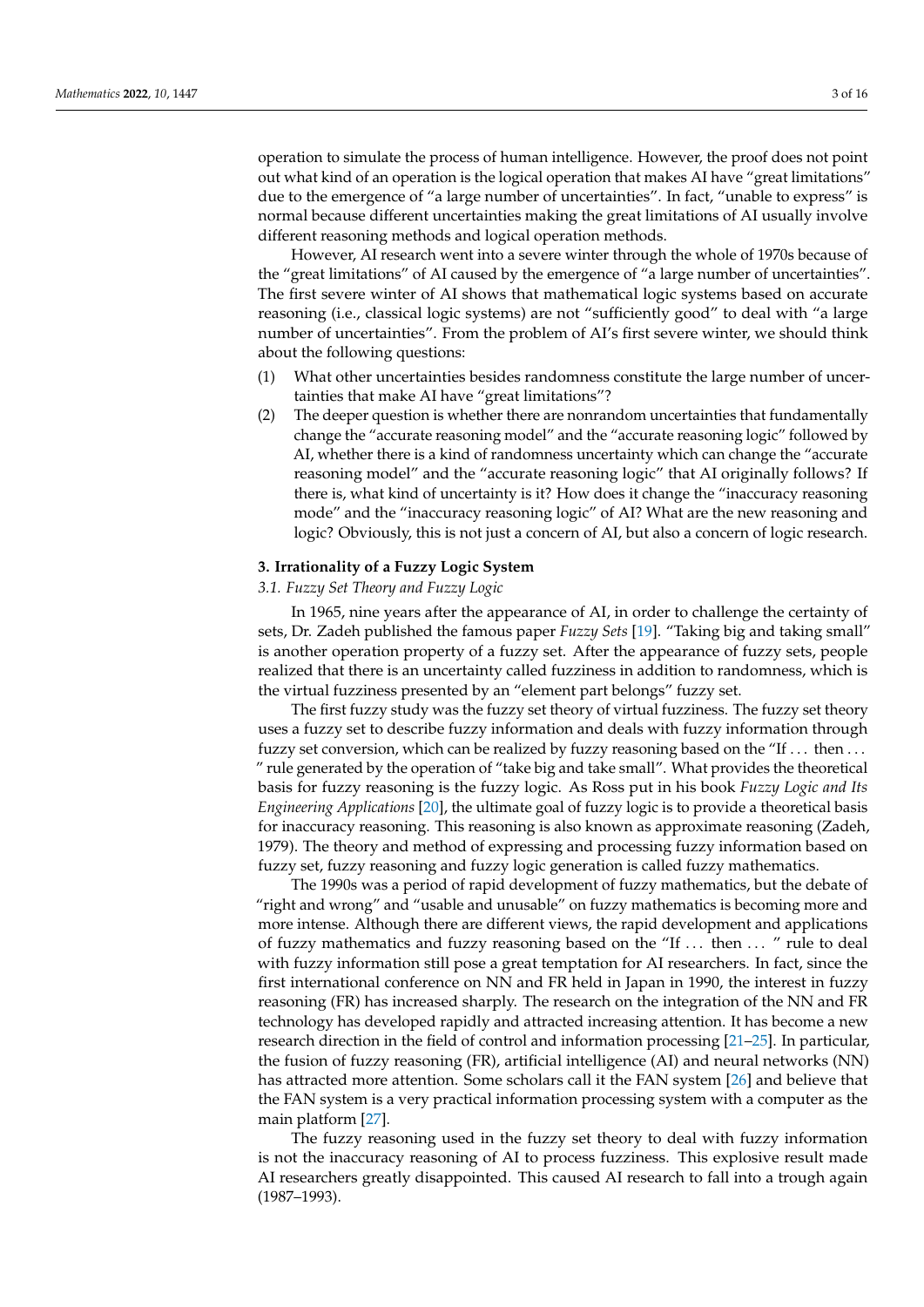However, the more important question is why the fuzzy reasoning based on the "If . . . then . . . " rule used in the fuzzy set theory to deal with fuzzy information is not the imprecise reasoning of AI to deal with fuzziness because only by figuring out the reason can we know how to design a "sufficiently good" logic system.

In fact, FR is a typical example of antilogic. Hence, it is necessary to study why the antilogical route is not the right route for AI research in depth. Further research shows that with a fuzzy set that disrupts the electron-like inseparability of the elements in the set, when describing fuzzy information, the two different physical concepts of "element" and "element attribute" are confused. "Elements" cannot be divided, and there is no corresponding entity in the objective world; the "element attributes" can be divided in the attribute space.

The fuzzy set theory does not define the attribute space but replaces it with a fuzzy set, and a fuzzy set confuses the virtual membership in the "element partly belongs to" subspace with the (real) membership in the "element attribute partly belongs to" subspace. The result of confusion is that the "fuzzy set conversion" used by the fuzzy set theory to deal with fuzzy information is actually the conversion of irrelevant data composed of the measurement results of different objects under the same measurement conditions. Because irrelevant data cannot be converted, the calculation of fuzzy set conversion is not feasible. Hence, the fuzzy reasoning based on the "If ... then ... " rule to realize fuzzy set conversion is not "the idea of computation" and the fuzzy logic that provides a theoretical basis for fuzzy reasoning is not a computable logic. Because the fuzzy set theory, which studies virtual fuzziness, takes an antilogical route, the fundamental reason why the antilogical route cannot be used in AI research is that its reasoning does not rely on logical operation, and the perceptron model that does not rely on logical operation has been proved to have limitations [\[28\]](#page-15-0).

#### *3.2. Fuzzy Test and Fuzziness*

There are two kinds of uncertainty tests, a random test and a fuzzy test. The differences between them are as follows:

- (1) A fuzzy test cannot be repeated under the same conditions.
- (2) The event we are interested in an experiment is not "happening or not happening", but the quantitative value of the event of interest in the  $j$ ( $j = 1 \sim m$ ) times test, which we call  $\mu_i(x)$ , and  $\mu_i(x)$ , is not known and can be determined by decisionmakers.
- (3) The key problem is that the event of interest is not locked by one or infinite times, but by m tests. It is assumed that the probability of the event of interest locked by m tests is  $\alpha(x)$ .
- (4) Uncertainty refers to people not knowing the true values of  $\mu_i(x)$  and  $\alpha(x)$ , but only being able to determine the approximate true value, and this nonrandom uncertainty is called fuzziness.
- (5) The reason why we should study fuzziness is that only by determining *α*(*x*) can we solve the practical problems that need to be solved. To determine  $\alpha(x)$ , firstly, we should study and determine the fuzziness of  $\mu_i(x)$  and  $\alpha(x)$ .
- (6) The process of determination of the quantitative value  $\mu_i(x)$  on the occurrence of the event of interest in the *j*(*j* = 1 ∼ *m*) times fuzzy test is called knowledge data acquisition.

The quantitative value sequence of events of interest determined by an m times fuzzy test is defined as follows:

$$
\mu_1(x), \mu_{j2}(x), \cdots, \mu_m(x) \tag{1}
$$

We call the process of determining the possibility  $\alpha(x)$  of the event of interest locked by *m* times fuzzy tests knowledge data conversion.

(7) The "acquisition and conversion" of knowledge data are the content of fuzziness research, and these are two different stages. The difference between them is that knowledge data acquisition realizes the conversion between a "qualitative concept" and a "quantitative value" and completes the acquisition and expression of fuzzy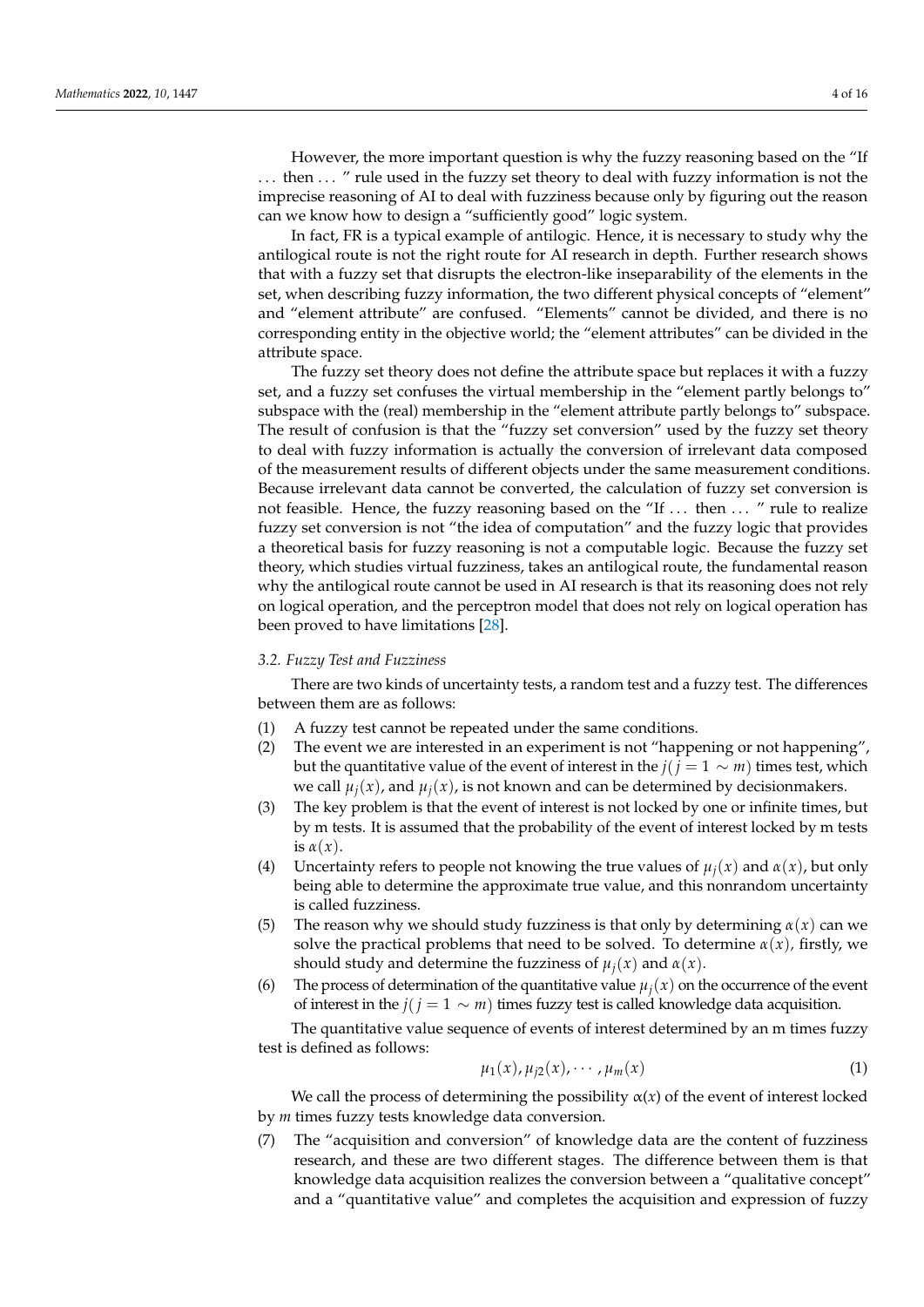information. The conversion of knowledge data realizes the conversion between "quantitative values" and completes fuzzy information processing.

(8) The "acquisition and conversion" of knowledge data should be calculated, and the calculation includes fuzziness. There is no doubt that the first focus of fuzziness research is the characteristics of this kind of calculation, including fuzziness, because "uncertainty research" usually begins with recognizing the characteristics of computation, including "uncertainty". This is not only the starting point of uncertainty research, but also the dividing point of whether uncertainty research takes the logical route or the antilogical route.

With that in mind, what are the characteristics of the calculation including fuzziness?

#### **4. Preliminary Knowledge of a Regression Logic Route in Fuzziness Research**

## *4.1. Characteristics of Computation including Ambiguity*

Note that the true values of  $\mu_i(x)$  and  $\alpha(x)$  are not known and what the decisionmaker determines is only the approximation of the true values. However, it is common sense that "approximation" differentiates between the "good" and the "bad", and only the "optimal" approximation is valuable. What is the "optimal" approximation?

Since the true values of  $\mu_i(x)$  and  $\alpha(x)$  cannot be known, there is no absolute standard to measure approximate superiority or inferiority. What kind of a standard should a reasonable "relative standard" be?

Definition of a relative standard: The approximation determined by the decisionmaker should be the "optimal" approximation among all the approximations that people may determine under the current conditions, that is, the "relatively optimal" approximation. Hence, the fuzziness research is to determine the "relatively optimal" approximation. This is an invariable proposition throughout the study of fuzziness.

How can the decisionmaker determine the best approximation of all possible approximations under current conditions? For this purpose, it is necessary to figure out what kind of fuzziness produces the approximation.

(1) Knowledge data acquisition stage.

The determination of  $\mu_i(x)$  is usually an indirect measurement without the aid of a tool. Because the information is incomplete, it is necessary to supplement the necessary subjective knowledge and combine the subjective and objective knowledge; only then can we reasonably determine the quantitative value  $\mu_i(x)$  of the occurrence of the event of interest in a j times fuzzy test. It is not the correct method of fuzziness research to avoid or even deliberately ignore subjective knowledge in the knowledge data acquisition stage. However, the randomness in the subjectivity of decisionmakers makes the calculation of  $\mu_i(x)$  not repeatable, the calculation result is not unique, and it is not guaranteed to be a "relatively optimal" approximation.

(2) Knowledge data conversion stage.

Although the data in Equation (1) is the basic condition for determining  $\alpha(x)$ , it is not a sufficient condition for determining *α*(*x*), but a relevant condition. Under the relevant conditions of Equation (1), the calculation of  $\alpha(x)$  is feasible; it is not a deterministic calculation, but there is algorithm diversity. It is this diversity of algorithms that makes the calculation of determining  $\alpha(x)$  not repeatable, the calculation result is not unique, and it is not guaranteed to be a "relatively optimal" approximation.

From the above, we know that in order to make the calculation of "acquisition and conversion" of fuzzy knowledge data repeatable, the calculation result unique and approximation "relatively optimal", that is to conduct fuzziness research normally, there must be logical support that can suppress the randomness of the subjectivity of decisionmakers and regulate the diversity of objective algorithms. This supporting logic is called the approximate reasoning logic.

What kind of a logic is the approximate reasoning logic? How can it make the calculation of the true value approximation of the target value repeatable, the calculation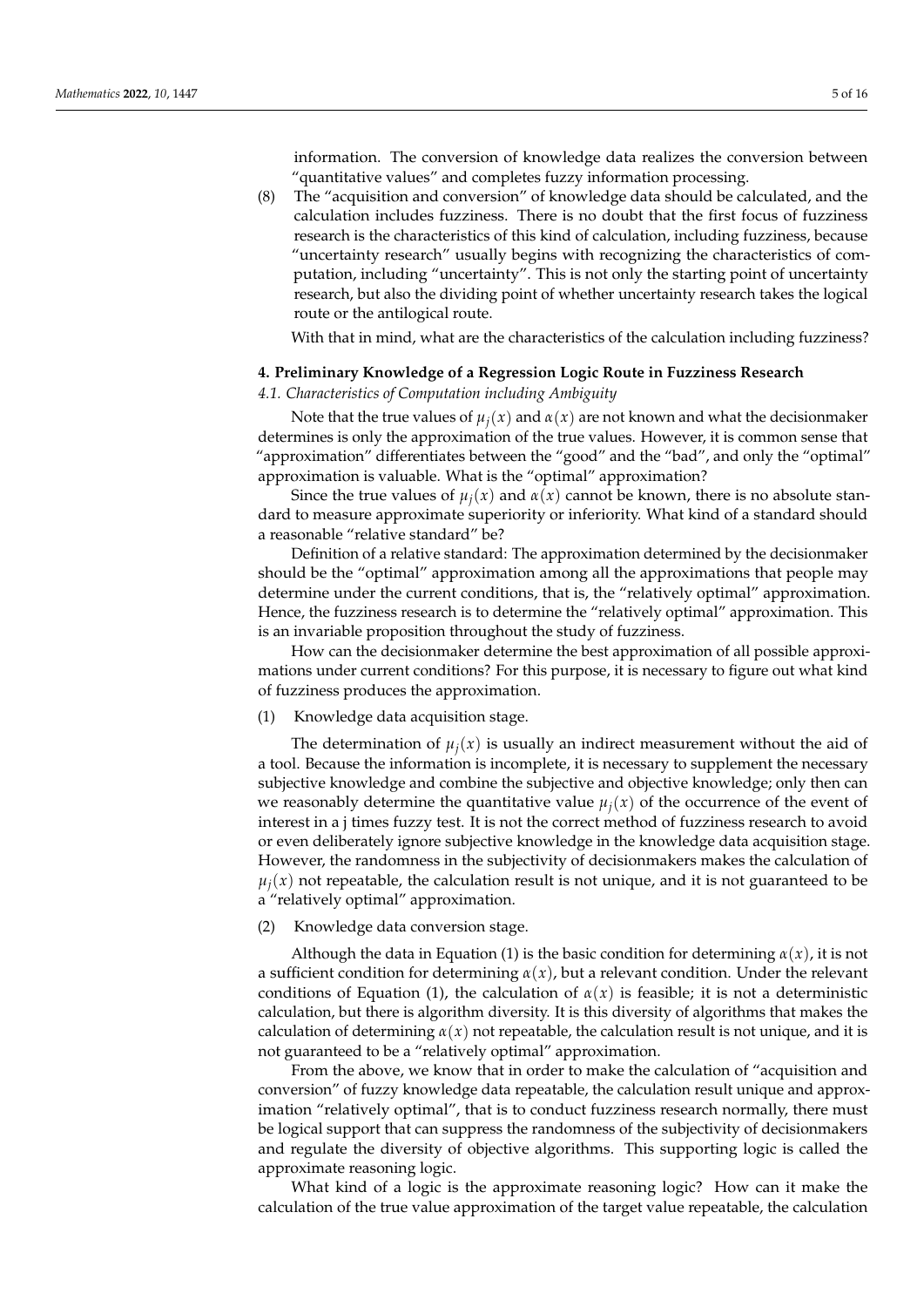result unique and approximation "relatively optimal" by restraining the randomness in the subjectivity of the decisionmaker and standardizing the diversity of the objectively existing algorithms? Obviously, to start the fuzziness research, this is the first logical question needed to be clearly answered and solved, and it is also the starting point of whether the study of fuzziness can be embarked on the logical route.

## *4.2. Approximate Reasoning Logic Supporting Fuzziness Research*

In order to make the calculation of "acquisition and conversion" of fuzzy knowledge data repeatable, the calculation result unique and approximation "relatively optimal", the approximate reasoning logic supporting the research of fuzziness requires that every choice made by decisionmakers to determine the "acquisition and conversion" of knowledge data containing fuzziness must be the best choice under the current conditions. This is the rule of ambiguity research. If this is done, it is certain that there is no better approximation than the approximation determined by the decisionmaker. Therefore, the calculation of approximation is the calculation of the "relatively optimal approximation" under the current conditions. There is no doubt that such calculation is repeatable, the calculation result is unique and the approximation is "relatively optimal".

The reason why the above rules are feasible rules and can be formulated for the approximate reasoning logic is that the standardized human approximate reasoning ability exists objectively. If it took humans more than a thousand years to get a kind of computable logic, which is mathematical logic, in that way, it took humans thousands of years to learn the approximate reasoning ability.

The difference between the approximate reasoning logic and the binary logic is that the logical relationship is different. The logical relationship of the binary logic is causal, so the binary logic system is a strict proof system; and the logical relationship of the approximate reasoning logic is the correlation relationship, so the approximate reasoning logic system is a "relatively optimal" approximate verification system. The difference between the approximate reasoning logic and the fuzzy logic is substantive. The approximate reasoning logic is computable logic, while the fuzzy logic is not. Approximate reasoning logic is faced with "acquisition and conversion" of the knowledge data computable and containing fuzziness. Rules should be made in order to ensure the feasible calculations can be repeated, the calculation result is unique and the approximation is "relatively optimal". Although the execution is difficult, no matter how difficult it is, because the calculations are repeatable, the calculation result is unique and the approximation is "relatively optimal" and exist objectively, people will find them in the end.

Fuzzy logic faces the conversion of a computerless fuzzy set. It is hoped that there is fuzzy reasoning based on the "If ... then ... " rules generated by "take big or take small" to achieve fuzzy set conversion. Because the calculation of fuzzy set conversion is not feasible regardless of whether there is fuzzy reasoning based on the "If . . . then . . . " rule that can achieve fuzzy set conversion, it is not "calculation thinking", thus, the fuzzy logic that provides the theoretical basis for fuzzy reasoning is not computable logic.

The emergence of the fuzzy set theory on virtual fuzziness makes the uncertainty research have two routes. One is the logical route in which reasoning is the idea of computation; the other is the antilogical route in which reasoning does not rely on computation.

Although the approximate reasoning logic exists objectively, whether the study of fuzziness can embark on this logical route is another matter. To determine the quantitative value  $\mu_i(x)$  for the occurrence of the event of interest in a  $j(j = 1 \sim m)$  times fuzzy test, although difficulties may sometimes be encountered, they are all non-substantive difficulties because determining  $\mu_i(x)$  achieves the transition between the "qualitative concepts" and the "quantitative numerical", in which humans have accumulated so many methods.

It is very difficult to achieve "conversion of knowledge data containing fuzziness". Although the calculation to achieve this conversion is feasible, almost without exception, it is "nonlinear calculation". To complete a kind of "unknown nonlinear calculation", we must provide the reasoning of "computational thinking". What kind of reasoning is this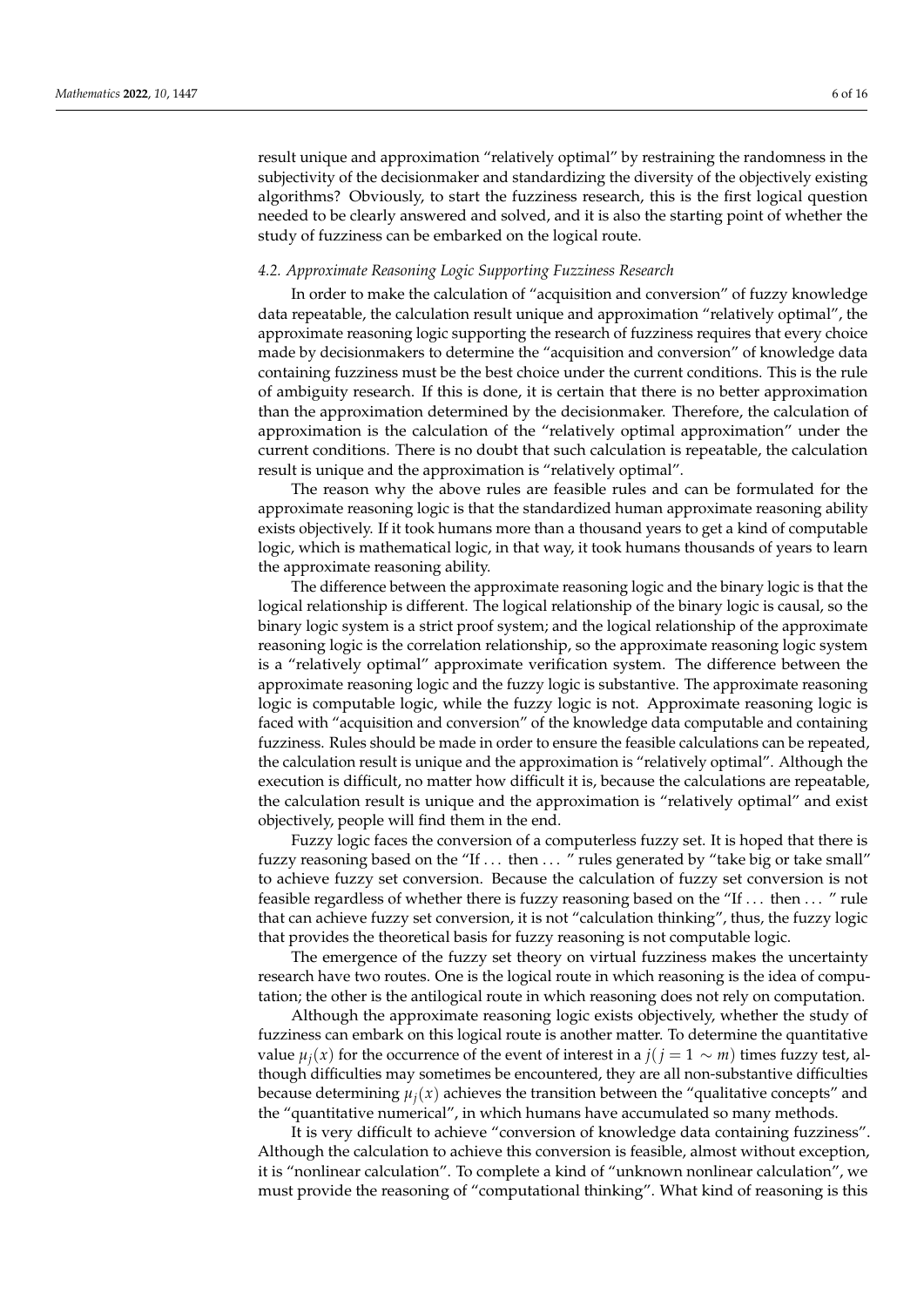approximate reasoning that can provide "computational thinking" for "unknown nonlinear calculation" and how to find it?

This is the reason why calculable approximate reasoning logic has not been established since mathematical logic. In order to find this approximate reasoning that can provide "computational thinking" for "unknown nonlinear calculation", first of all, we should understand the characteristics of conversion of knowledge data containing fuzziness.

#### *4.3. Conversion Characteristics of Knowledge Data Containing Fuzziness*

Equation (1) is the most general conversion of knowledge data containing fuzziness. It is characterized by an uncertain conversion between a limited number of related values. Because it is a data conversion with correlation, the calculation of data conversion is feasible. Because finite computationally feasible numerical conversions have no randomness, the "uncertainty" in the conversion is not randomness but fuzziness; more precisely, it is the diversity of algorithms called objective fuzziness. Because it is a "numerical" conversion, not a conversion between the "qualitative concepts" and the "quantitative numerical", cloud models based on the concepts of "cloud" and "cloud drops" cannot be covered.

This is the fundamental reason why many experts and scholars usually fail to obtain substantial results when they do their best to replace it with probabilistic methods or cloud models to cover fuzziness research.

For example, the D–S evidence theory is an extension of the classical probability theory. The general framework was first proposed to construct an "uncertain inference model" by Dempster in 1967 (13); it was later expanded by Shafer, and in 1976, an evidence theory for processing uncertain information based on trust function and authenticity measures was established [\[29\]](#page-15-1). The D–S evidence method is a powerful method for uncertain information expression and synthesis  $[30,31]$  $[30,31]$ , which is especially suitable for decisionmaking-level information fusion [\[32\]](#page-15-4). However, the application of the D–S evidence method to decision-making-level information fusion actually employs the random method to solve the conversion of knowledge data containing fuzziness. Because the D–S evidence theory does not have the function of revealing deep internal links in conversion of knowledge data containing fuzziness, the effect is general. That is why most users argue that the D–S evidence method is usually not as good as the "weighted average" model of fuzzy comprehensive assessment.

Despite the many application cases of "uncertain data conversion", there are actually only two types of data conversion that contain uncertainty and are computationally feasible. They are conversion of the data containing randomness and related conversion of the data containing fuzziness. As we all know, m times measurement results of the same object under the same measurement conditions are different (i.e., uncertainty principle), which is the result of randomness. It is easy to prove that the arithmetic mean value of m times measurement results is the best approximation of the true value in the sense of the "minimum sum of squares of error". This result shows that the transformed data containing randomness is a deterministic "linear additive".

#### *4.4. Data Conversions Containing Fuzziness*

The measurement results of the same object under different measurement conditions are called relevant data. This is the most prolific type of data in the application. Under the conditions of randomness, fuzziness (including approximation), emergencies, various conflicts, noise, contradictions and various uncertainties, data obtained by different sensors that reflect the state of the same object can be regarded as relevant data. The data of Equation (1) is the most general related conversion containing fuzziness.

The obvious fact is that the measurement results of the same object under different measurement conditions are essentially different from those under the same measurement conditions. There is no reason to consider the data of Equation (1) containing fuzziness are also a deterministic "linear additive" like the converted data containing randomness. Therefore, the Equation (1) data conversion should solve three problems: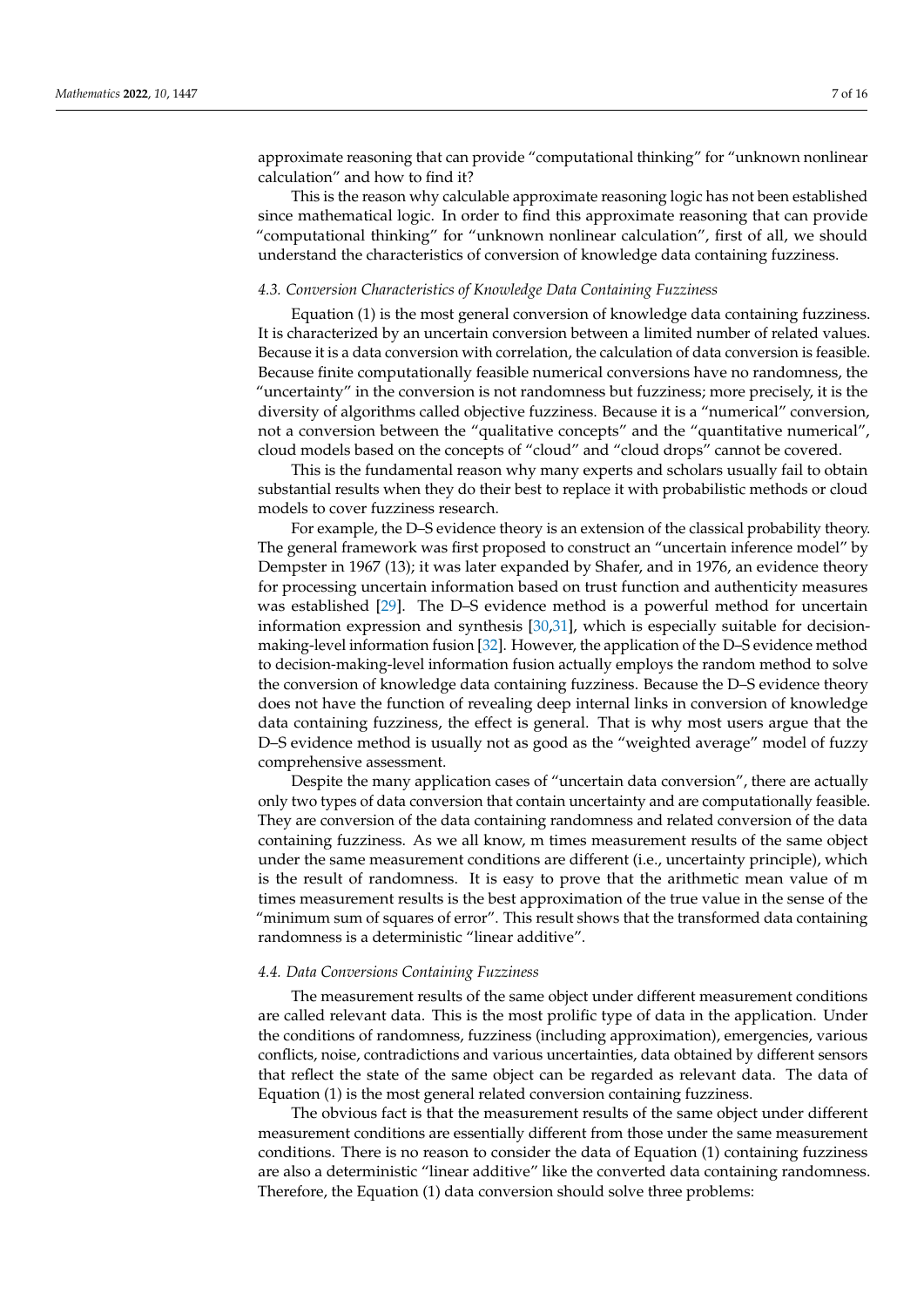- (1) The characteristic division about why the construction of Equation (1) data is not a "linear additive" (also called approximate reasoning).
- (2) Construct the calculation method of "nonlinear additivity" of Equation (1).
- (3) When the "additivity result" is regarded as the probability  $\alpha(x)$  of the occurrence of the event of interest locked by m times fuzzy tests, it must be the "optimal approximation" of all the approximations that people may determine under the current conditions.

Obviously, these are three mathematical problems. Hence, fuzziness and randomness are also mathematical subjects. If randomness becomes a mathematical research object, which is because Kolmogorov established the axiomatic system of the probability theory in the 1930s, then fuzziness becomes the object of mathematical research because the three mathematical problems of conversion of knowledge data containing fuzziness must be solved. The key and difficult point of the above three problems is the first approximate reasoning. Therefore, approximate reasoning is not only the soul of fuzziness research, but also the bottleneck restricting the development of fuzziness research, as well as the substantive link of whether the approximate reasoning logic can eventually become a computable logic.

So far, whether the approximate reasoning logic supporting fuzziness research can eventually become a computable logic can be summed up as follows: Can we show why Equation (1) is not linear additive approximate reasoning? Although humans developed the approximate reasoning ability through thousands of years of hard work, the problem of how to reasonably determine data conversion of new data satisfying three principles from the data of Equation (1) has not been solved; that is, the approximate reasoning of "computational thinking" which achieves the data conversion of Equation (1) has not been solved.

## **5. Redundancy Theory: Computable Logic, Approximate Reasoning Logic** *5.1. Basic Data*

The obvious fact is that  $\mu_i(x)$  with different connotations corresponds to different application backgrounds, different knowledge data acquisition methods and different reasoning and calculation of knowledge data conversion. Although there are countless such data, the most important of them is the membership conversion data. The "most important" means that the approximate inference in the space of the basic data can be directly displayed. The basic data are as follows.

The main indicators known to affect the *G* state of the system are m kinds. When the index  $j(j = 1 \sim m)$  takes the monitoring value  $x_j$  on the feature interval  $[a_j, b_j]$ , then,  $\mu_{jk}$ is the membership where *j* makes the system *G* belong to the  $I_k$ ( $k = 1 \sim p$ ) state level;  $\mu_{ik}$ is also called the index membership, which meets the following conditions:

$$
0 \le \mu_{jk} \le 1, \quad \sum_{j=1}^{p} \mu_{jk=1} \tag{2}
$$

where  $I_k$ ( $k = 1 \sim p$ ) is the *k*th specific state or the *k*th subspace or the *k*th state level or the *k*th class in the dimensionless continuous state space *I*, which meets the following condition:

$$
I_i \cap I_j = \varnothing, (i \neq j), \bigcup_{k=1}^p I_k = I \tag{3}
$$

where  $\{I_1, I_2, \cdots, I_p\}$  is called the partition of *I*, which is recorded as  $I = \{I_1, I_2, \cdots, I_p\}$ and represent *I* by partition of *I* (continuous space discretization).

The index membership degree  $\mu_{jk}$  is determined by constructing the standard membership function on feature interval  $[a_j, b_j]$ . The standard membership function refers to the membership function that meets the three algebraic properties of "nonnegativity", "additivity" and "normalization", and usually has a broken line structure. These three algebraic properties are rules that must be followed, like the conservation of energy. Value  $\mu_{ik}$  determined by the standard membership function can be regarded as the "relatively optimal" approximation of the true value.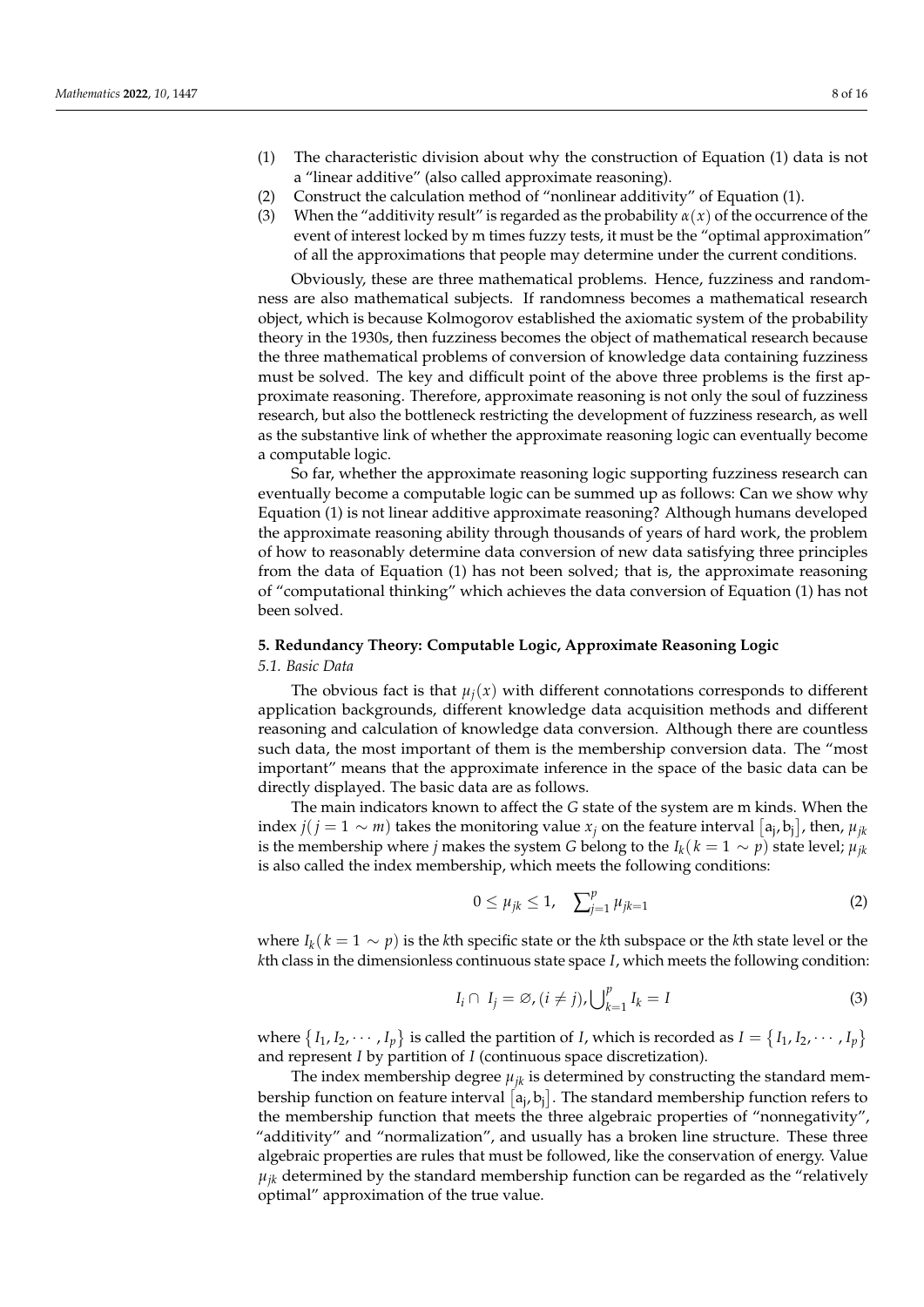When the index membership degree  $\mu_{jk}$  is determined, the fuzzy information representing the state of *G* provided by index *j* can be explicitly expressed by the membership vector  $\mu(j) = (\mu_{j1}, \mu_{j2}, \dots, \mu_{jp})$ . The fuzzy information provided by all m indexes and reflecting the *G* state can be expressed as an  $m \times p$  state transition matrix  $U(G) = \left(\mu_{jk}\right)_{m \times p}$ . The k times column of the matrix is as follows:

$$
(\mu_{1k}, \mu_{2k}, \cdots, \mu_{mk})^T
$$
 (4)

It is the result of an m times fuzzy test, which is called the basic data, where  $\mu_{ik}$  is the quantitative value of the event of interest in a *j* times test, that is, the membership degree that *j* makes the state of *G* belong to the state level of *I<sup>k</sup>* .

The problem is to determine that the state of system *G* belongs to the comprehensive membership degree  $\alpha_k(G)$  of the  $I_k$  state level under the common influence of m indexes, which is to determine the occurrence degree  $\alpha_k(G)$  of the events of interest locked by m times fuzzy tests. Specifically, it is to study the knowledge data conversion of  $\alpha_k(G)$ determined by Equation (4).

Fuzzy comprehensive assessment uses the "weighted average" model to determine *αk*(*G*)*:*

$$
\alpha_k(G) = \sum_{j=1}^m \lambda_i(G) \cdot \mu_{jk} \tag{5}
$$

where  $\lambda_i(G)$  is the normalized weight of index *j*.

Obviously, fuzzy comprehensive assessment is to use a linear method to realize data conversion under the condition that the linear additivity of Equation (4) data cannot be defined. Because the missing provision is the reasoning of computational thinking, the "weighted average" model of fuzzy comprehensive assessment is an antilogical model.

However, this antilogical model is the most widely used membership conversion model in fuzziness research. Antilogical models are the most widely used in similar models, and there must be little-known reasons. The approximate reasoning masked by the "weighted average" model is the soul of constructing the "inaccuracy reasoning logic", which also shows the importance of showing the approximate reasoning process. Then, what kind of reasoning is it to realize the approximate inference of "nonlinear additivity" of Equation (4)?

#### *5.2. Heuristic Knowledge Acquisition*

We point out that the data in Equation (4) are not "linearly additive" because the index membership degree  $\mu_{ik}$  usually contains nonlinear redundancy values that are not useful for determining the comprehensive membership degree  $\alpha_k(G)$  of the system. Thus, the approximate inference of "nonlinear addition" of Equation (4) data can be clearly defined as the mathematical expression of determining the nonlinear redundancy value that may be included in  $\mu_{ik}$  and does not work on determining  $\alpha_k(G)$ .

As we all know, when the indicator j provides taxonomic information reflecting the *G* state with the membership vector  $\mu(j) = (\mu_{j1}, \mu_{j2}, \cdots, \mu_{jp})$ , according to the information entropy theory, different indexes *j* make different contributions to the *G* classification; some are big, some are small, some even make no contribution.

Although we do not know what the nonlinear redundancy value that may be included in indicator membership  $\mu_{ik}$  is and do not work on determining  $\alpha_k(G)$ , it is certain that the redundancy value must be related to the contribution of index *j* to the *G* classification. This important enlightening knowledge shows that the quantitative value of the contribution of each index *j* to the *G* classification is most probably the breakthrough to recognize the true face of the redundant value.

For this purpose, starting from the state transition matrix  $U(G) = (\mu_{jk})_{m \times p'}$ , the calculation is as follows:

$$
H_j(G) = -\sum_{k=1}^p \mu_{jk} \cdot \lg \mu_{jk} \tag{6}
$$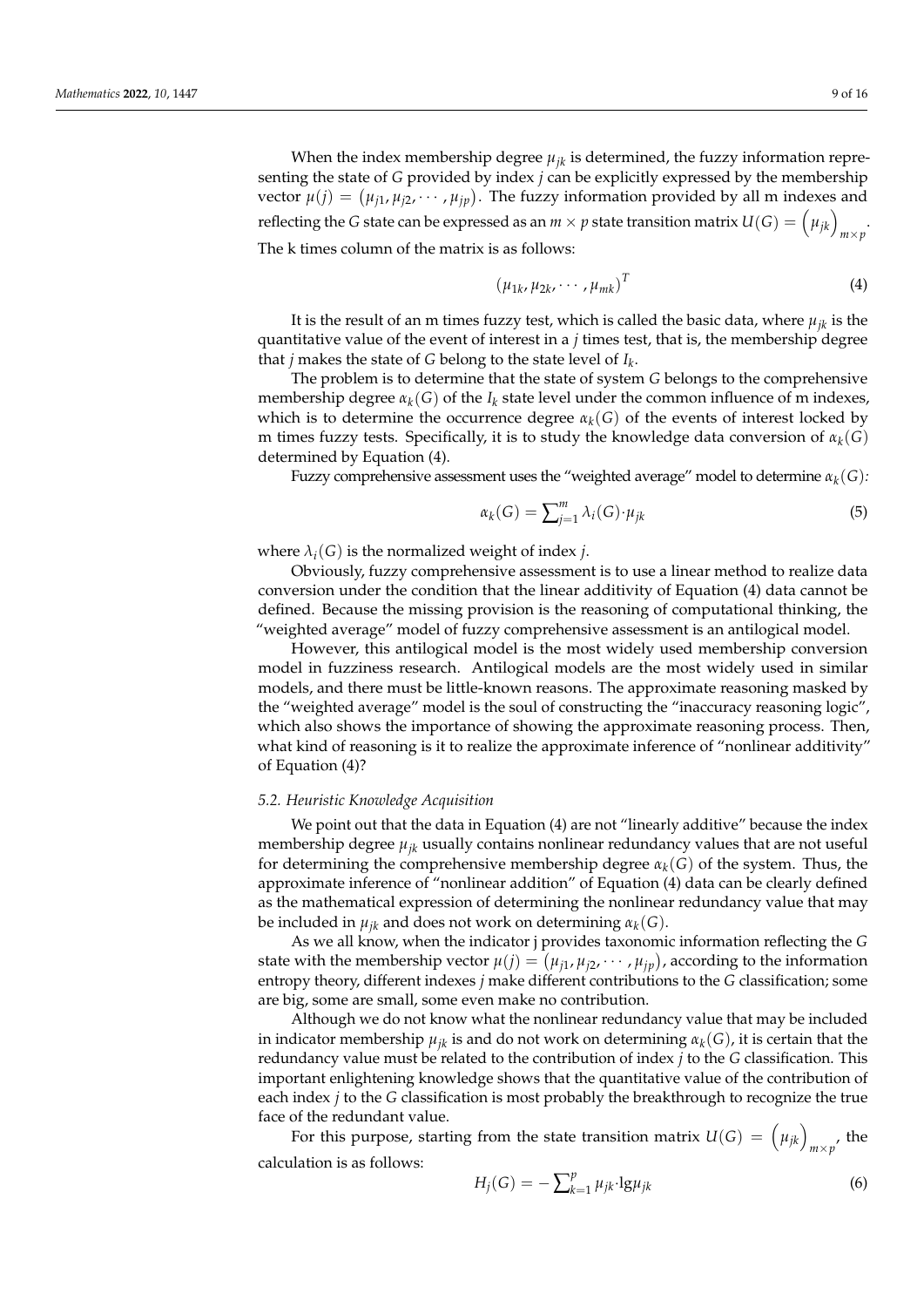when

$$
\mu_{jk} = 0, \left(\mu_{jk} \cdot lg \mu_{jk}\right) = 0
$$
  
\n
$$
V_j(G) = 1 - \frac{1}{\lg p} H_j(G)
$$
\n(7)

where  $H_i(G)$  is the entropy and  $V_i(G)$  is the peak value.

Definition:

$$
\omega_j(G) = V_j(G) / \sum_{t=1}^m V_t(G) \tag{8}
$$

where  $\omega_i(G)$  is called the distinguishing weight of index *j* about *G*. Obviously, the discrimination weight  $\omega_i(G)$  meets the following conditions:

$$
0 \le \omega_j(G) \le 1, \quad \sum_{j=1}^m \omega_j(G) = 1 \tag{9}
$$

The intuitive significance of distinguishing weight  $\omega_i(G)$  is that when the index *j* provides the classification information reflecting the state of *G* with the membership vector  $\mu(G)$ , then the discrimination weight  $\omega_i(G)$  is the degree to which the classification information provided by *j* can distinguish the category to which *G* belongs.

#### *5.3. Approximate Reasoning*

In order to show the approximate reasoning more clearly, we proposed some theorems and set up one model.

**Theorem 1** (redundancy theorem 1)**.** *In the state transfer matrix U*(*G*), *if the J th row vector corresponds to discrimination weight*  $\omega_i(G) = 0$ , then the membership degree provided by index *j is a redundant membership degree that does not play a role in determining the comprehensive membership degree of the system.*

**Theorem 2** (redundancy theorem 2). *In the state transition matrix*  $U(G) = (\mu_{jk})_{m \times p'}$  *if there are at least two row vectors corresponding to a non-zero discrimination weight, then the non-zero elements of row j and column k in the matrix must contain redundant values that do not work for* the determination of α $_k(G)$ , and the redundant values can be expressed as  $μ_{jk} \cdot (1 - ω_j(G))$ , where  $\omega_i(G)$  *is the discrimination weight of index j.* 

**Theorem 3** (nonlinear conversion theorem)**.** *In the state transition matrix U*(*G*)*, if there are at least two row vectors corresponding to a non-zero discrimination weight and at least one row vector with no component with a value of 1, then the data of Equation (4) to determine the system comprehensive membership*  $\alpha_k(G)$  *must be "nonlinear".* 

The above three theorems have completed the definition of nature of "nonlinear additive" properties of Equation (4) data, and also provide the calculation idea of determining the comprehensive membership degree  $\alpha_k(G)$  by Equation (4).

After removing the nonlinear redundancy value  $\mu_{jk} \cdot (1 - \omega_j(G))$ , the  $\omega_j(G) \cdot \mu_{jk}$  is called the effective membership of *j*. The effective membership degree  $\omega_i(G) \cdot \mu_{ik}$  of the index *j* is used to replace the membership degree  $\mu_{ik}$  to calculate the comprehensive membership degree  $\alpha_k(G)$  of the system, which is called discriminative weight filtering.

**Theorem 4** (linear additive theorem). *The effective membership*  $\omega_i(G) \cdot \mu_{ik}$  *of different indexes j is obviously linearly additive to j.*

Suppose  $\lambda_i(G)$  is the normalized weight of the indicator *j* and call  $\lambda_i(G) \cdot \omega_i(G) \cdot \mu_{ik}$  the comparable membership of *j*, its intuitive meaning is the degree to which the classification information provided by index *j* makes the state of *G* belong to grade *I<sup>k</sup>* .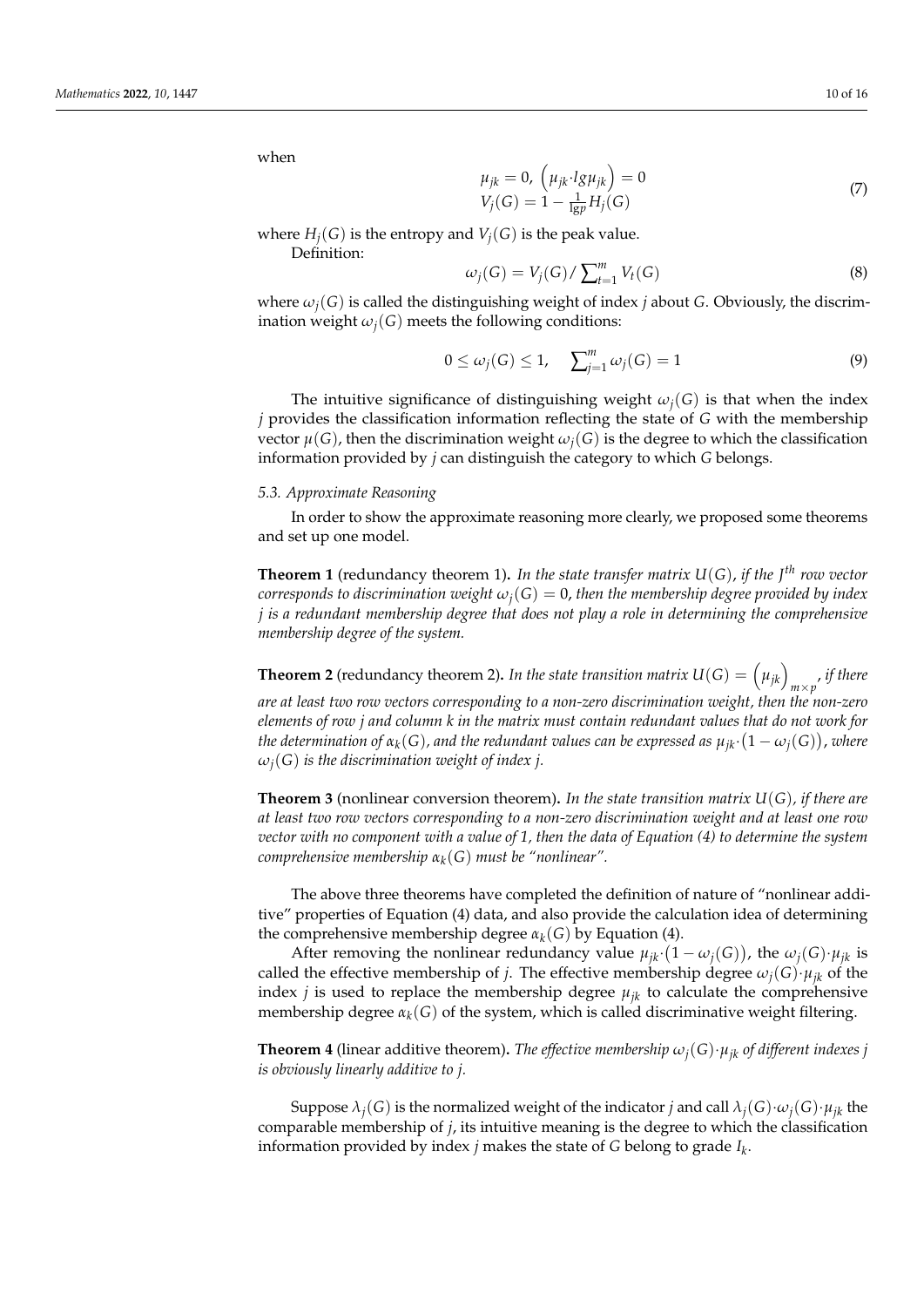**Theorem 5** (directly additive theorem). *The comparable membership*  $\lambda_i(G) \cdot \omega_i(G) \cdot \mu_{ik}$  *of different indexes j can obviously be added directly to j.*

$$
M_k(G) = \sum_{j=1}^m \lambda_j(G) \cdot \omega_j(G) \cdot \mu_{jk}
$$
\n(10)

*is called the k-class comparable sum of system G.*

However, whether  $M_k(G)$  can be used as the basis for calculating the comprehensive membership  $\alpha_k(G)$  of the system depends on whether the m indexes affecting the system state are independent.

It is usually difficult to determine whether the m indexes that affect the system state are independent, but in order to determine the comprehensive membership of the system, it is necessary to assume that m indexes are independent. Otherwise, the calculation to determine the comprehensive membership of the system cannot continue.

**Inference.** *In a multi-index system, the necessary condition to determine the comprehensive membership of the system is that the main indicators affecting the system state are independent.*

**Theorem 6** (membership conversion theorem)**.** *Under the assumption of m independent indicators, the following is true:*

$$
\alpha_k(G) = M_k(G) / \sum_{t=1}^p M_t(G), (k = 1 \sim p)
$$
\n(11)

*Obviously, αk*(*G*) *meets the following conditions:*

$$
0 \le \alpha_k(G) \le 1, \ \sum_{k=1}^p \alpha_k(G) = 1 \tag{12}
$$

*Therefore, αk*(*G*) *is the comprehensive membership degree that the state of system G belongs to the state level of I<sup>k</sup> under the common influence of m indicators. The membership conversion model can be obtained as follows:*

$$
\begin{cases}\n\alpha_{k}(G) = M_{k}(G) / \sum_{t=1}^{p} M_{t}(G) \\
M_{k}(G) = \sum_{j=1}^{m} \lambda_{j}(G) \cdot \omega_{j}(G) \cdot \mu_{jk} \\
\omega_{j}(G) = V_{j}(G) / \sum_{t=1}^{m} V_{t}(G) \\
V_{j}(G) = 1 - \frac{1}{1g p} H_{j}(G) \\
H_{j}(G) = -\sum_{k=1}^{p} \mu_{jk} \cdot \lg \mu_{jk}\n\end{cases}
$$
\n(13)

*where*  $\lambda_i(G)$  *is the normalized weight of the indicator j.* 

The above model is recorded as  $M(1, 2, 3)$ , where 1 means the discriminative weight filtering, 2 means that effective membership degree is transformed into a comparable membership degree and 3 indicates that the comprehensive membership of the system is calculated with a comparable membership.

*5.4. Specific Technical Details of the Model M*(1, 2, 3) *and Its Differences from Similar Models* The differences between  $M(1, 2, 3)$  and similar models are as follows:

- (1)  $M(1, 2, 3)$  is a nonlinear mathematical model.
- (2) Under the known state transition matrix, index weight vector and index-independent assumption, the establishment of  $M(1, 2, 3)$  does neither add any new knowledge nor cause the loss of the existing information.
- (3)  $M(1, 2, 3)$  is an approximate model, which is supported by the approximate reasoning logic. Every choice made by building the  $M(1, 2, 3)$  model is the best choice under the current conditions, so  $M(1, 2, 3)$  is a "relatively optimal" approximate model.

The "weighted average" model of fuzzy comprehensive assessment is an antilogical model. The approximate reasoning and the  $M(1, 2, 3)$  model are both reasoning and model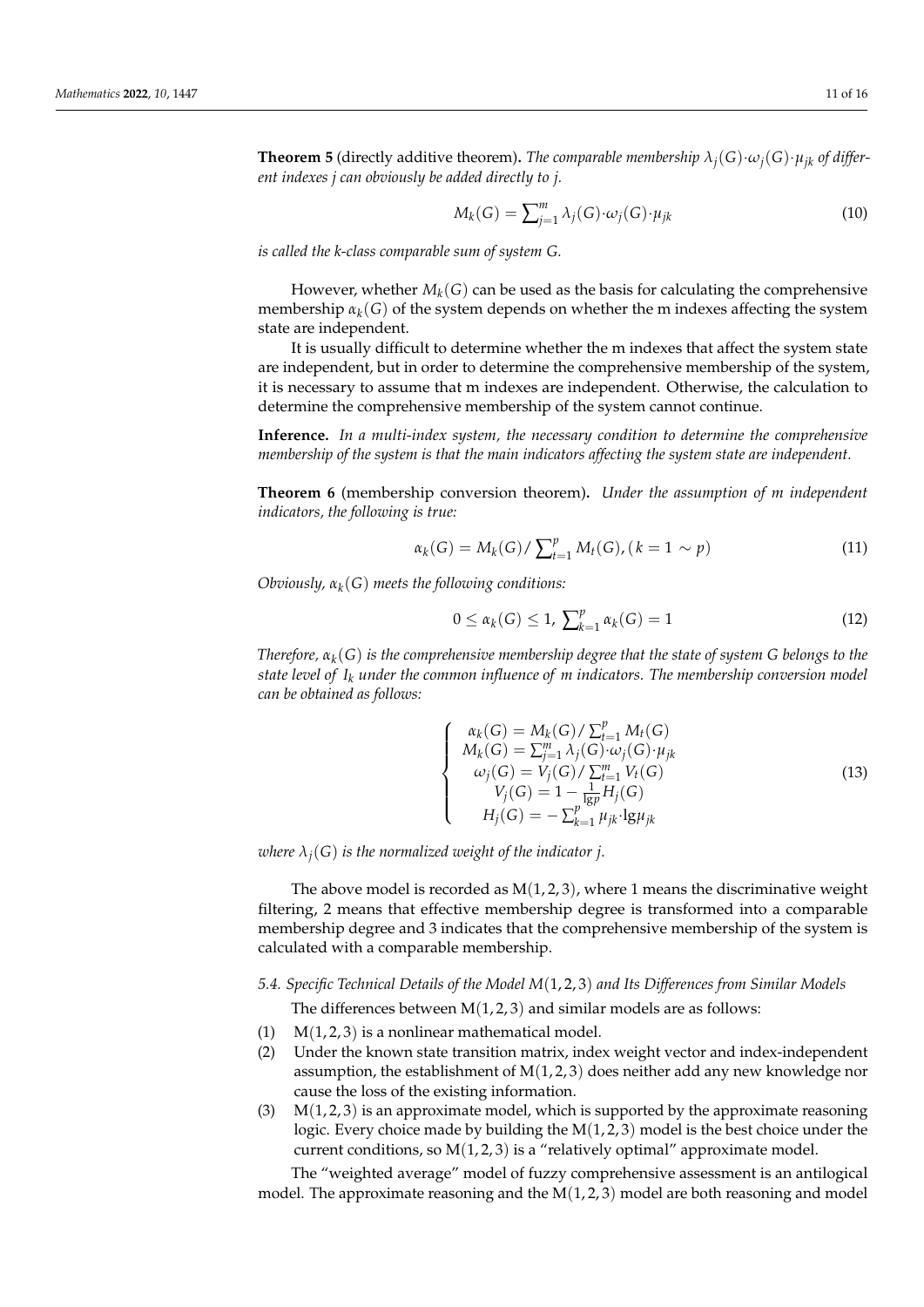constructed on the basis of specific data of Equation (2), all relatively complex knowledge data conversions containing fuzziness in fuzziness research, by mapping the conversion data to the high-dimensional state space; all the data conversion can be completed based on the above approximate inference and model  $M(1, 2, 3)$ . Therefore, the above approximate reasoning and  $M(1, 2, 3)$  model are the approximate reasoning and the basic model that support fuzziness research.

By constructing the redundancy theory of discriminative weight filtering to show the approximate reasoning process, the approximate reasoning logic becomes a computable logic. The difference from the classical mathematical logic is that the approximate reasoning logic is a computable logic of "inaccuracy reasoning", so it is an extension of classical logic.

Although the approximate reasoning logic is designed for fuzziness research, it is an application model for AI to deal with the practical-application logic system with "great limitations" due to the emergence of "a large number of uncertainties". In fact, the "large amount of uncertainty" faced by a complex system not only features randomness and fuzziness (including approximation), but also emergencies, various conflicts, contradictions, noises and unknown uncertainties. However, if the measurement data reflecting the state of the same object under different measurement conditions can be provided, the problem can be transformed as follows: the conversion data according to the law of data conversion, through the approximate reasoning and the  $M(1, 2, 3)$  model, can be used to complete the specific data conversion containing fuzziness, which is not relevant to the "uncertainty" before data procurement.

This is the reason why an approximate reasoning logic system is a logic system for AI to deal with the "great limitations" due to the emergence of "a large number of uncertainties".

#### **6. Generalized Dynamic Logic System Characterized by Machine Learning**

Before the construction of an approximate reasoning logic system, people do not know what kind of inaccuracy reasoning it is which can realize the conversion of knowledge data including fuzziness, the approximate reasoning of "computational thinking". If the decisionmaker cannot assume the main indicators affecting the system state are independent, it is impossible to construct the redundancy theory of discriminative weight filtering and solve the nonlinear calculation problem of conversion of knowledge data containing fuzziness by showing the "approximate reasoning process". In this case, decisionmakers can only use machine learning methods by mining the statistical laws hidden in the transformed data instead of using the approximate reasoning of "computational thinking" to solve the nonlinear calculation problem of knowledge data conversion. This mapping system characterized by machine learning and realizing the nonlinear conversion from input data to output data is called a generalized logic system.

The advantages of the approximate reasoning logic system are that from obtaining the input data to outputting the decision data, not only the output is the true "relatively optimal" approximation, but also the calculation is simple, can run online, and few resources are needed. However, the requirements are harsh, that is, the decisionmaker must assume that the main indicators affecting the system state are independent.

An advantage of a generalized dynamic logic system characterized by machine learning is that it does not need to assume that the main indicators affecting the system state are independent. As long as the training data reflecting the system state are provided, the statistical law reflecting the regularity of the input data can be obtained through machine learning. The condition is that the training data must be provided "sufficiently" and can basically cover the scene.

Machine learning has long been the mainstream method of AI research.

After the fuzzy reasoning based on the "If ... then ... " rule was proven to be not the imprecise reasoning of AI dealing with fuzziness, the AI research fell from the severe winter to the trough again; since 1994, a large number of AI researchers have turned to solving specific problems in specific application fields, such as speech recognition, image recognition, natural language processing and so on. In this process, researchers realized the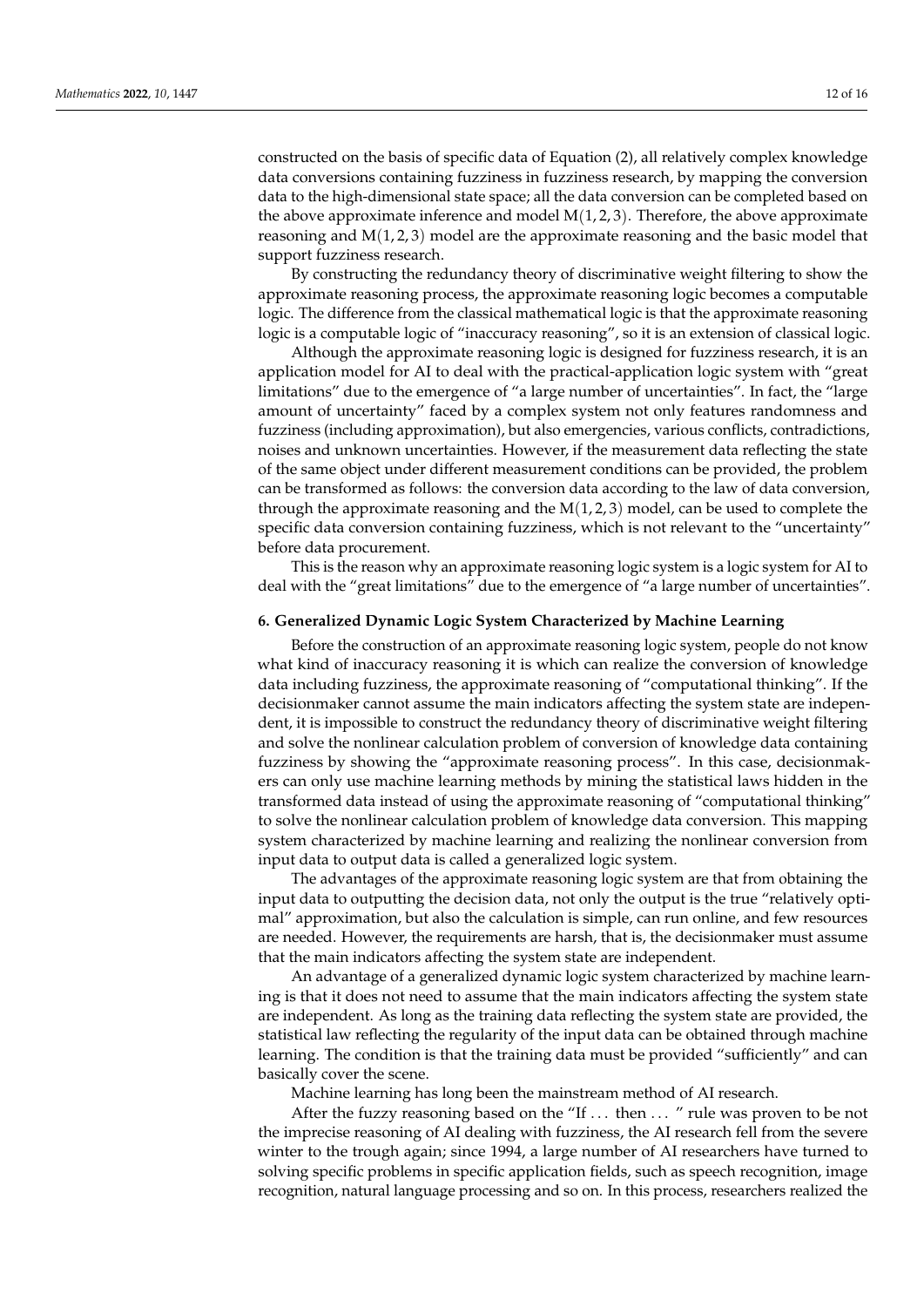importance of data and the value of statistical models. The breakthrough mainly benefits from machine learning.

Machine learning refers to the process of acquiring a series of knowledge, rules, methods and skills by receiving external information (including samples observation, external supervision, interactive feedback, etc.). Compared with the traditional algorithms, the advantages of machine learning are that the programmer does not have to define the specific process; they just need to provide the machine with some general knowledge and define a sufficiently flexible learning structure; then, the machine can accumulate practical experiences through observation and experience and can adjust and improve the defined structure so as to obtain the processing ability for specific tasks. It is this kind of ability that can "solve altogether" the "nonlinear computation" problems, which can only be realized by constructing approximate reasoning that is "computational thinking" and includes fuzzy knowledge data conversion. Machine learning now emphasizes deep machine learning. What we do is online, that is we turn the system into software, and then form an AI system for practical application, not offline. Machine learning is generally good, but the requirements are more stringent. It needs to rely on algorithms to work, and it needs a variety of algorithms to implement, rather than basic learning in simple increments. Another disadvantage is the need for a large number of data samples for training and learning. After 2011, the rapid development of AI making machine learning the mainstream method has been achieved thanks to the continuous accumulation of big data, deep network learning and the emergence of large-scale computing clusters.

A generalized dynamic logic system characterized by machine learning is composed of the learning objective, the learning structure, the training data and the learning algorithm.

- (1) Learning objectives: From the application perspective, learning objectives include perception, reasoning and generation. Perception includes listening to sounds, looking at pictures and so on. Reasoning includes finding reasons and making decisions. Generation includes generating voice, images and texts. From the task perspective, learning objectives can be divided into prediction (giving one part of data to predict another part of data) and description (discovering and characterizing the internal laws of data).
- (2) Learning structures, also known as models, define the specific forms used to express system knowledge. Function is a common model that expresses knowledge as mapping from an input to an output. When learning, the new knowledge obtained from the data can be absorbed by changing the function parameters.
- (3) Training data. Data are the accumulation of experience. Using data to study the system can update the prior knowledge and improve the practicability of the system. The quality and quantity of data and the coverage of actual scenarios directly affect machine learning results. Therefore, data are the foundation of machine learning. When collecting and organizing data, we need to pay special attention to whether the data are accurate and complete, and what the correlation between different data is. Generally, the original data are not used directly, but through a series of preprocessing steps, that is, the original data are cleaned and filtered and the features are extracted for learning.
- (4) Learning algorithms. A learning algorithm is the concrete embodiment of the machine learning process. Machine learning algorithms can be divided into supervised learning, unsupervised learning and reinforcement learning. However, regardless of the kind of learning, its core is computing. The choice of the learning algorithm is determined by several factors, such as the learning structure, the learning objectives and the data characteristics, and there is no universal algorithm.

The obvious fact is that the core of generalized dynamic logic systems characterized by machine learning and approximate reasoning logic systems is both "data and computation". Hence, they both follow the logical route. The difference is between the typical logical route and the generalized logical route. One is to achieve nonlinear computations containing fuzzy knowledge data conversions by constructing the approximate reasoning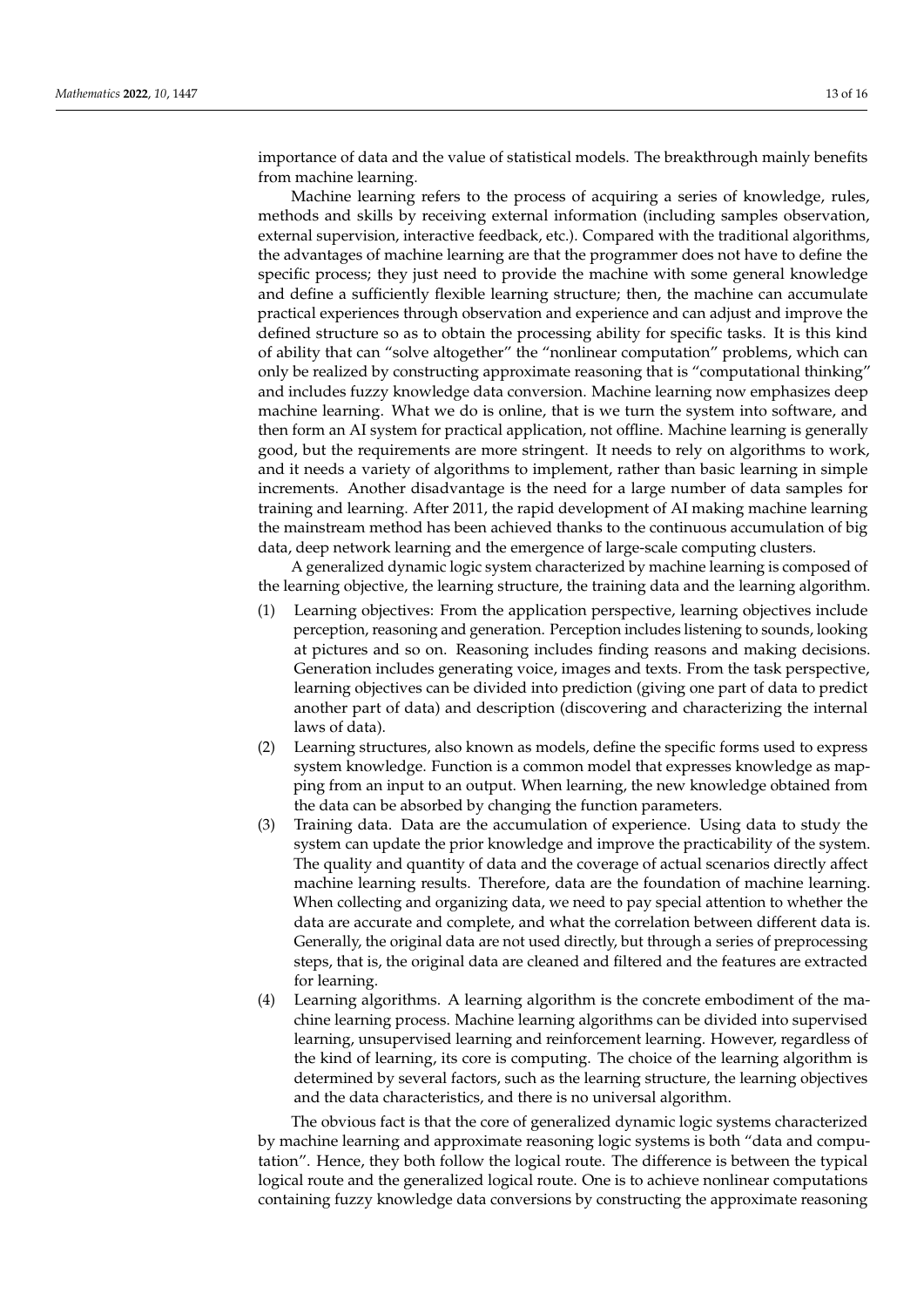of "computational thinking" and the other one is to mine the statistical laws hidden in the knowledge data conversion through machine learning to realize the nonlinear calculation of conversion of knowledge data containing the uncertainty.

Both generalized dynamic logic systems characterized by machine learning and approximate reasoning logic systems are conditional. The former is that the main indicators that affect the system state can be assumed to be independent of each other. The latter is that training data covering the actual scenes should be "sufficient" and relatively high-quality.

Generalized dynamic logic systems characterized by machine learning and approximate reasoning logic systems are not invariable and change with the data provided by uncertainty environments containing uncertainty and different connotations because Godel's incomplete theorem proves that there is no consistent and complete logic system in which all knowledge in the field can be determined by calculation as long as the basic assumptions are correct. The real difficulty of AI research is that when the decisionmaker cannot assume that the main indicators affecting the system state are independent of each other, and it is even more impossible to provide a "sufficient" amount of training data that can basically cover the scene, neither generalized dynamic logic systems characterized by machine learning nor approximate reasoning logic systems can be directly applied. This is clearly a concern for AI research. With this in mind, what kind of a logic system can help AI cope with the "great limitations" due to the emergence of a large number of uncertainties in an uncertain environment?

Approximate reasoning is helpful to the construction of the learning structure and the generation of learning algorithms in machine learning. Therefore, perhaps, this is a way to design a "better logic system" which comprehensively considers the existing logic systems and study the complementarity and reasonable "docking" of the existing logic system so as to possibly make up for the distortion of output results due to the independent indicators or the "not sufficient" training data. That is the reason why the design of "sufficiently good" logic systems for AI is still under way.

#### **7. Conclusions**

In order to find a more inaccurate reasoning of AI against ambiguity, a generalized dynamic logic system characterized by machine learning was proposed and the related models were set up. We also analyzed the reason why fuzzy reasoning based on the "If . . . then ... " rule is not AI's inaccuracy reasoning to deal with fuzziness. In order to solve the problem of the fuzzy reasoning antilogic caused by the "If... then..." rules not being a matter of AI's inaccurate reasoning about ambiguity and to find the real logic system so as to effectively deal with the practical problems including conflict, noise, emergencies and all kinds of unknown uncertainty, an approximate reasoning logic system was proposed, and it is an extension of the classical logic systems to implement conversion of specific data containing fuzziness, the condition being that the indicators affecting the system state are independent of each other. The generalized dynamic logic system characterized by machine learning is the practical application logic system of AI, which has been used to deal with practical problems including conflict, noise, emergencies and various unknown uncertainties. It is characterized by combining approximate reasoning and computing for specific data conversion through machine learning, and its condition is that the training data must be provided "sufficiently" and can basically cover the scene. For the design of "sufficiently good" logic systems for AI, we still have a long way to go.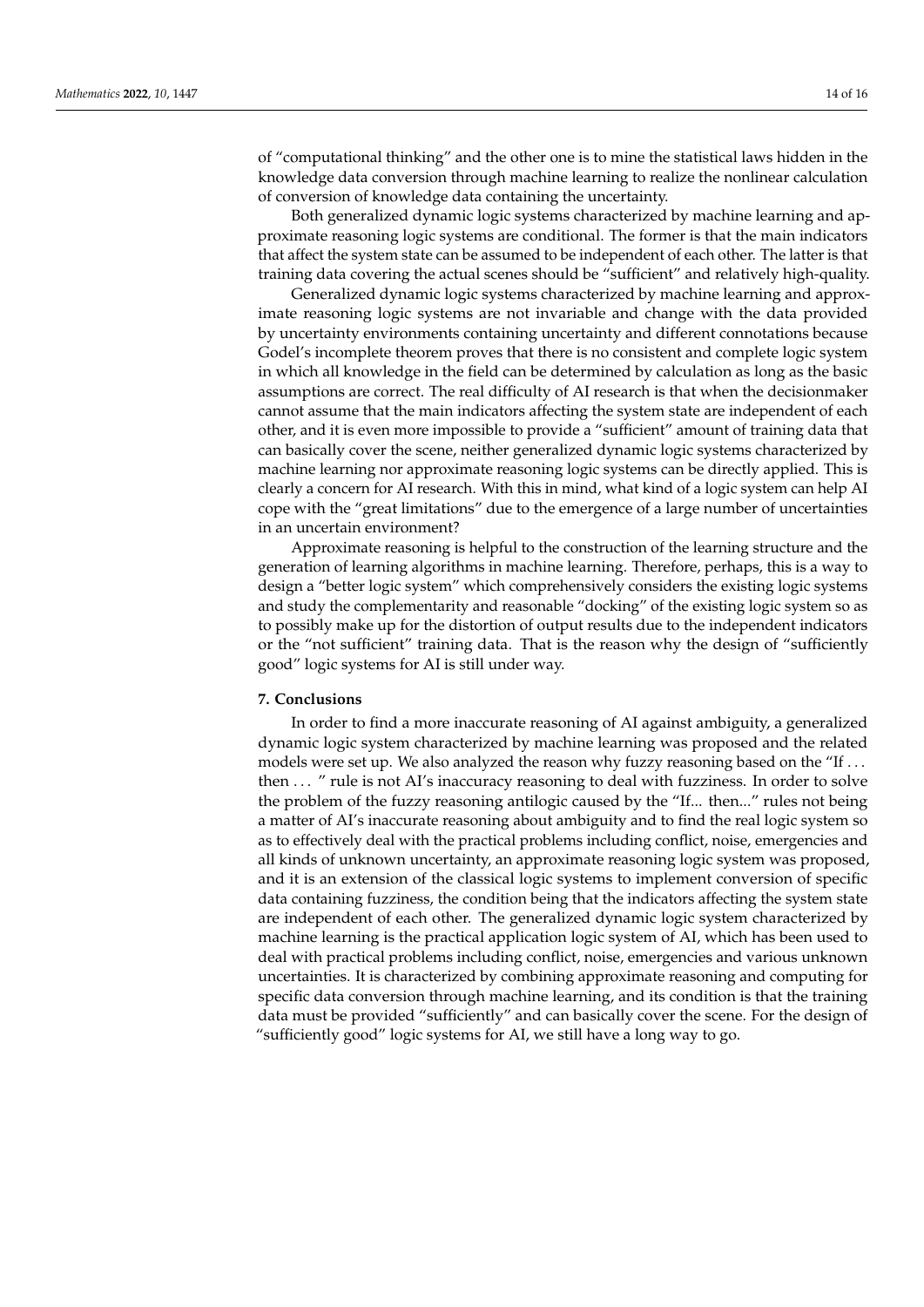**Author Contributions:** Conceptualization, K.L. and Y.L.; methodology, K.L.; validation, K.L. and Y.L.; formal analysis, K.L.; investigation, Y.L.; writing—original draft preparation, K.L. and Y.L.; writing—review and editing, K.L., Y.L. and R.C.; supervision, K.L.; project administration, Y.L.; funding acquisition, Y.L. All authors have read and agreed to the published version of the manuscript.

**Funding:** The work was supported by the Natural Science Foundation of Hebei Province, China (E2020402079) and a project of the Scientific Research Program of Colleges and Universities in Hebei Province, China (No. ZD 2019114).

**Data Availability Statement:** Not applicable.

**Conflicts of Interest:** The authors declare no conflict of interest. The funders had no role in the design of the study; in the collection, analyses, or interpretation of data; in the writing of the manuscript, or in the decision to publish the results.

# **References**

- <span id="page-14-0"></span>1. Asan, O.; Bayrak, A.E.; Choudhury, A. Artificial intelligence and human trust in healthcare: Focus on clinicians. *J. Med. Internet Res.* **2020**, *22*, e15154. [\[CrossRef\]](http://doi.org/10.2196/15154) [\[PubMed\]](http://www.ncbi.nlm.nih.gov/pubmed/32558657)
- <span id="page-14-1"></span>2. Bianca, W.L. Corporate digital responsibility (CDR) in construction engineering—Ethical guidelines for the application of digital transformation and artificial intelligence (AI) in user practice. *SN Appl. Sci.* **2021**, *3*, 1–25. [\[CrossRef\]](http://doi.org/10.1007/s42452-021-04776-1)
- <span id="page-14-2"></span>3. Sahu, P.C.; Prusty, R.C.; Panda, S. Active power management in wind/solar farm integrated hybrid power system with AI based 3DOF-FOPID approach. *Energy Sources Part A-Recovery Util. Environ. Eff.* **2021**, 1–21. [\[CrossRef\]](http://doi.org/10.1080/15567036.2021.1956647)
- <span id="page-14-3"></span>4. Yang, L.S.; Feng, Q.; Yin, Z.L.; Wen, X.H.; Deo, R.C.; Si, J.H.; Li, C.B. Application of multivariate recursive nesting bias correction, multiscale wavelet entropy and AI-based models to improve future precipitation projection in upstream of the Heihe River, Northwest China. *Theor. Appl. Climatol.* **2019**, *137*, 323–339. [\[CrossRef\]](http://doi.org/10.1007/s00704-018-2598-y)
- <span id="page-14-4"></span>5. Yigitcanlar, T.; Cugurullo, F. The Sustainability of Artificial Intelligence: An urbanistic viewpoint from the lens of smart and sustainable cities. *Sustainability* **2020**, *12*, 8548. [\[CrossRef\]](http://doi.org/10.3390/su12208548)
- <span id="page-14-5"></span>6. Leatherdale, S.T.; Lee, J. Artificial intelligence (AI) and cancer prevention: The potential application of AI in cancer control programming needs to be explored in population laboratories such as COMPASS. *Cancer Causes Control* **2019**, *30*, 671–675. [\[CrossRef\]](http://doi.org/10.1007/s10552-019-01182-2)
- <span id="page-14-6"></span>7. Chen, J.C.W. AI in Music Education: The Impact of Using Artificial Intelligence (AI) Application to Practise Scales and Arpeggios in a Virtual Learning Environment. *Learn. Environ. Des.* **2020**, 307–322. [\[CrossRef\]](http://doi.org/10.1007/978-981-15-8167-0_19)
- <span id="page-14-7"></span>8. Strohm, L.; Hehakaya, C.; Ranschaert, E.R.; Boon, W.P.C.; Moors, E.H.M. Implementation of artificial intelligence (AI) applications in radiology: Hindering and facilitating factors. *Eur. Radiol. Vol.* **2022**, *30*, 5525–5532. [\[CrossRef\]](http://doi.org/10.1007/s00330-020-06946-y)
- <span id="page-14-8"></span>9. Clive, Q.X.P.; Chalani, U.U.; Yang, M.G. Safety leading indicators for construction sites: A machine learning approach. *Autom. Constr.* **2018**, *93*, 375–386. [\[CrossRef\]](http://doi.org/10.1016/j.autcon.2018.03.022)
- <span id="page-14-9"></span>10. Floridi, L.; Cowls, J.; King, T.C.; Taddeo, M. How to design AI for social good: Seven essential factors. *Sci. Eng Ethics* **2020**, *26*, 1771–1796. [\[CrossRef\]](http://doi.org/10.1007/s11948-020-00213-5)
- <span id="page-14-10"></span>11. Clark, D.A. Numerical and symbolic approaches to uncertainty management in AI. *Int. J. Comput. Commun. Control* **1990**, *4*, 109–146. [\[CrossRef\]](http://doi.org/10.1007/BF00133189)
- <span id="page-14-11"></span>12. Li, D.T.; Hu, L.T.; Peng, X.T. A proposed artificial intelligence workflow to address application challenges leveraged on algorithm uncertainty. *iScience* **2022**, *25*, 103961. [\[CrossRef\]](http://doi.org/10.1016/j.isci.2022.103961) [\[PubMed\]](http://www.ncbi.nlm.nih.gov/pubmed/35310335)
- <span id="page-14-12"></span>13. Kifer, M.; Lozinskii, E.L. A logic for reasoning with inconsistency. *J. Autom. Reason.* **1992**, *9*, 179–215. [\[CrossRef\]](http://doi.org/10.1007/BF00245460)
- <span id="page-14-13"></span>14. Azadeh, P.L. Fuzzy sets as a basis for a theory of possibility. *Fuzzy Sets Syst.* **1978**, *1*, 3–28. [\[CrossRef\]](http://doi.org/10.1016/S0165-0114(99)80004-9)
- <span id="page-14-14"></span>15. Teodorescu, M.; Teodorescu, H.N. Noncommutative logic systems with applications in management and engineering. *Int. J. Comput. Commun. Control* **2021**, *16*, 1–19. [\[CrossRef\]](http://doi.org/10.15837/ijccc.2021.1.4082)
- <span id="page-14-15"></span>16. Wang, H. Toward mechanical mathematics IBM. *J. Res. Dev.* **1960**, *4*, 2–22. [\[CrossRef\]](http://doi.org/10.1147/rd.41.0002)
- <span id="page-14-16"></span>17. Dreyfus, H.; Dreyfus, S.E.; Athanasion, T. *Mind over Machine*; Simon Schuster: New York, NY, USA, 2000.
- <span id="page-14-17"></span>18. Minsky, M.; Papert, S. *Perceptions: An Essay in Computational Geometry*; MIT Press: Cambridge, MA, USA, 1969.
- <span id="page-14-18"></span>19. Zadeh, L.A. Fuzzy sets. *Inf. Control* **1965**, *8*, 338–353. [\[CrossRef\]](http://doi.org/10.1016/S0019-9958(65)90241-X)
- <span id="page-14-19"></span>20. Timothy, J.R. *Fuzzy Logic and Its Engineering Application*; Qian, T.H., Translator; Electronic Industry Press: Beijing, China, 2001.
- <span id="page-14-20"></span>21. Quan, T.F. *Information Fusion Neural Network Fuzzy Reasoning Theory and Application*; National Defense Industry Press: Beijing, China, 2002.
- 22. Buckley, J.J.; Hayashi, Y. Fuzzy neural networks: A survey. *Fuzzy Syst.* **1994**, *66*, 1–13. [\[CrossRef\]](http://doi.org/10.1016/0165-0114(94)90297-6)
- 23. Horikawa, S.; Furuhashi, T.; Chikawa, Y.U. On fuzzy modeling using fuzzy neural networks with back-propagation algorithm. *IEEE Trans. Neural Netw.* **1992**, *3*, 801–806. [\[CrossRef\]](http://doi.org/10.1109/72.159069)
- 24. Quan, T.; Yuan, Y.; Zhou, B. Neural network fuzzy inference inner fusion tracking. *Control Theory Appl.* **1997**, *14*, 697–701.
- <span id="page-14-21"></span>25. Zhang, Z.; Sun, C.; Mizutani, H. *Neuro Fuzzy and Software Calculation*; Zhang, P.; Gao, C., Translators; Xi'an Jiaotong University Press: Xi'an, China, 2000.
- <span id="page-14-22"></span>26. Seminar Album Fan. *Control Intelligence*; Tohoku University: Tokyo, Japan, 1995.
- <span id="page-14-23"></span>27. Kosko, B. *Neural Networks and Fuzzy Systems*; Prentice Hall: Englewood Cliffs, NJ, USA, 1992.